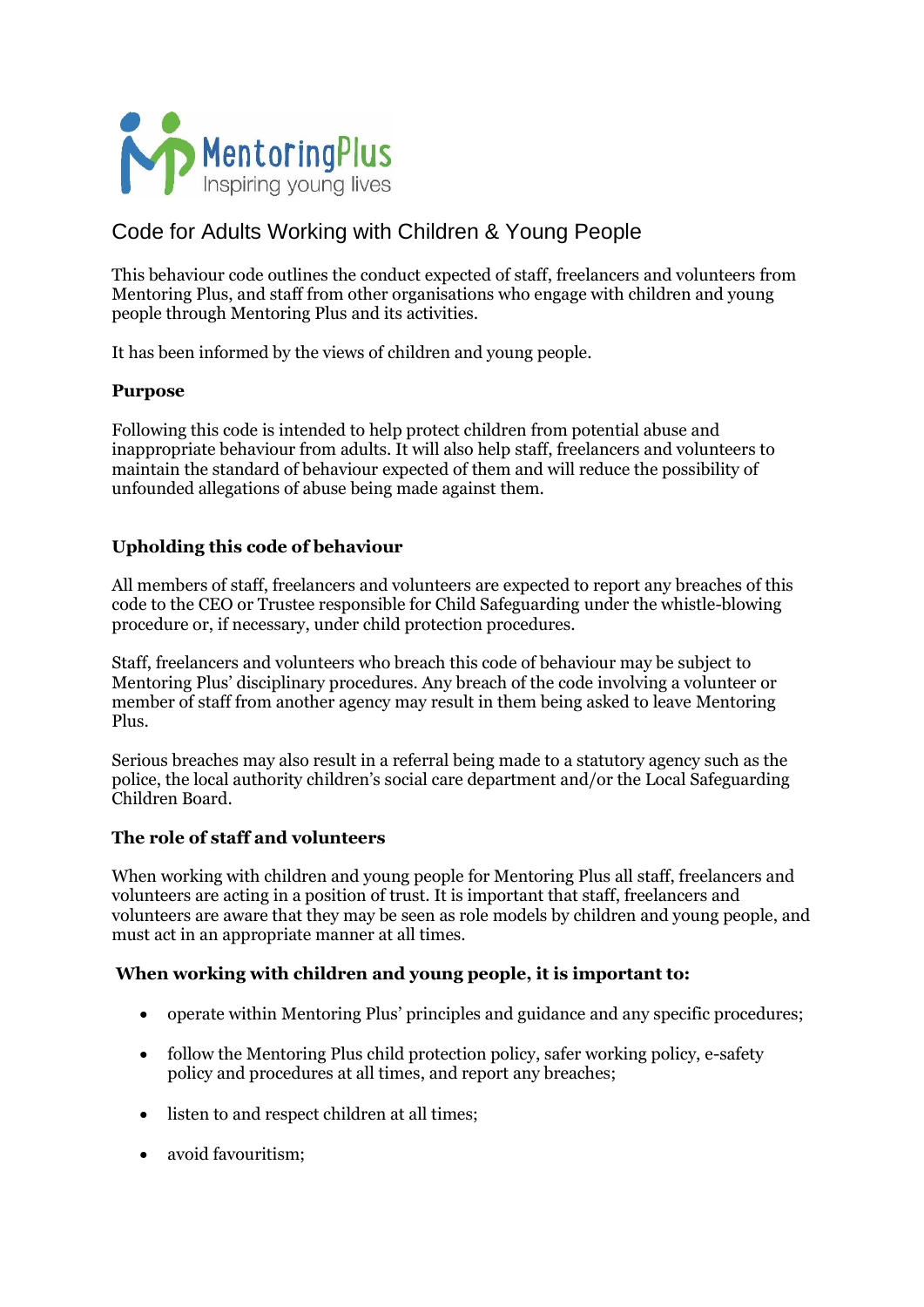- treat children and young people fairly and without prejudice or discrimination;
- value and take children's contributions seriously, actively involving children and young people in planning activities wherever possible;
- ensure any contact with children and young people is appropriate and in relation to the work of the project;
- always ensure language is appropriate and not offensive or discriminatory;
- follow the e-safety policy and report any breaches;
- always ensure equipment is used safely and for its intended purpose;
- provide examples of good conduct you wish children and young people to follow;
- challenge unacceptable behaviour and report all allegations/suspicions of abuse;
- follow the lone working policy when meeting a young person for mentoring sessions;
- during residential activities separate sleeping accommodation for males and females must be used;
- respect a young person's right to personal privacy;
- encourage young people and adults to feel comfortable and caring enough to point out attitudes or behaviour they do not like;
- recognise that special caution is required when you are discussing sensitive issues with children or young people.

## **You must not:**

- patronise or treat children and young people as if they are silly;
- allow allegations to go unreported;
- develop inappropriate relationships such as contact with children and young people that is not a part of the work of Mentoring Plus or agreed with the manager or leader;
- conduct a sexual relationship with a child or young person or indulge in any form of sexual contact with a child or young person. Any such behaviour between an adult member of staff or volunteer and a child or young person using the services of Mentoring Plus represents a serious breach of trust on the part of the staff member or volunteer. It is not acceptable under any circumstances and will be reported;
- let children and young people have unnecessary personal contact details (e.g. address or personal e-mail);
- make belittling, undermining, insensitive, derogatory or sexually suggestive comments or gestures to or in front of children and young people;
- act in a way that can be perceived as threatening or intrusive;